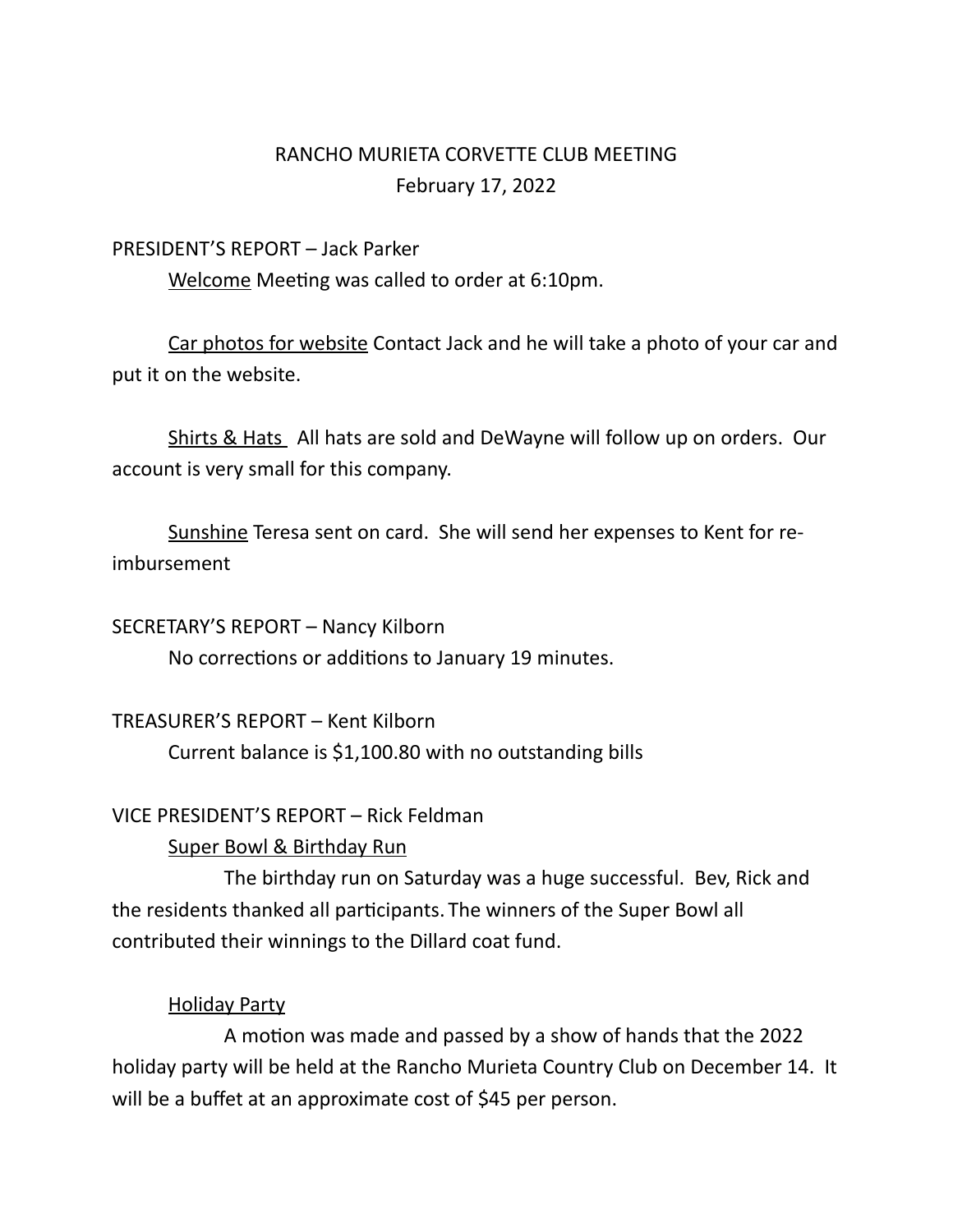Membership- Geoff Haeger introduced new members, Doug & Tammy Kirk.

### Events Committee

General Comments – Rick Feldman

It is very difficult to find a restaurant that will take a large group. Please RSVP by the deadline. If you must cancel, please do so at least a day before. Please **NO** "No shows." There may be a waiting list of other members who want to participate.

Event Sign up Procedures -Heidi Warrick

All events are listed on the website. Click on the event for more information. Rules of the Road on the website are being updated.

At least three emails are sent out for each event. The first email which describes the event is sent to all members inviting them to participate. This email states the deadline to RSVP. The second email is a reminder and is, also, sent to all members. The third email is sent after the RSVP deadline to only those members who have RSVP.

Upcoming Events Greg Warrick

March 18 Old Sacramento tour

July 15 Murphy's picnic lunch

Dates for Empire Mine & Estate tour and James Marshall State Park will be confirmed soon. Check the website for updates.

Members are encouraged to suggest trips and ideas. Heidi and Greg will help you.

First Fridays Jack Parker March 4 will be to Helwig winery, in Amador County. April 1 will be Copper Valley Town Square.